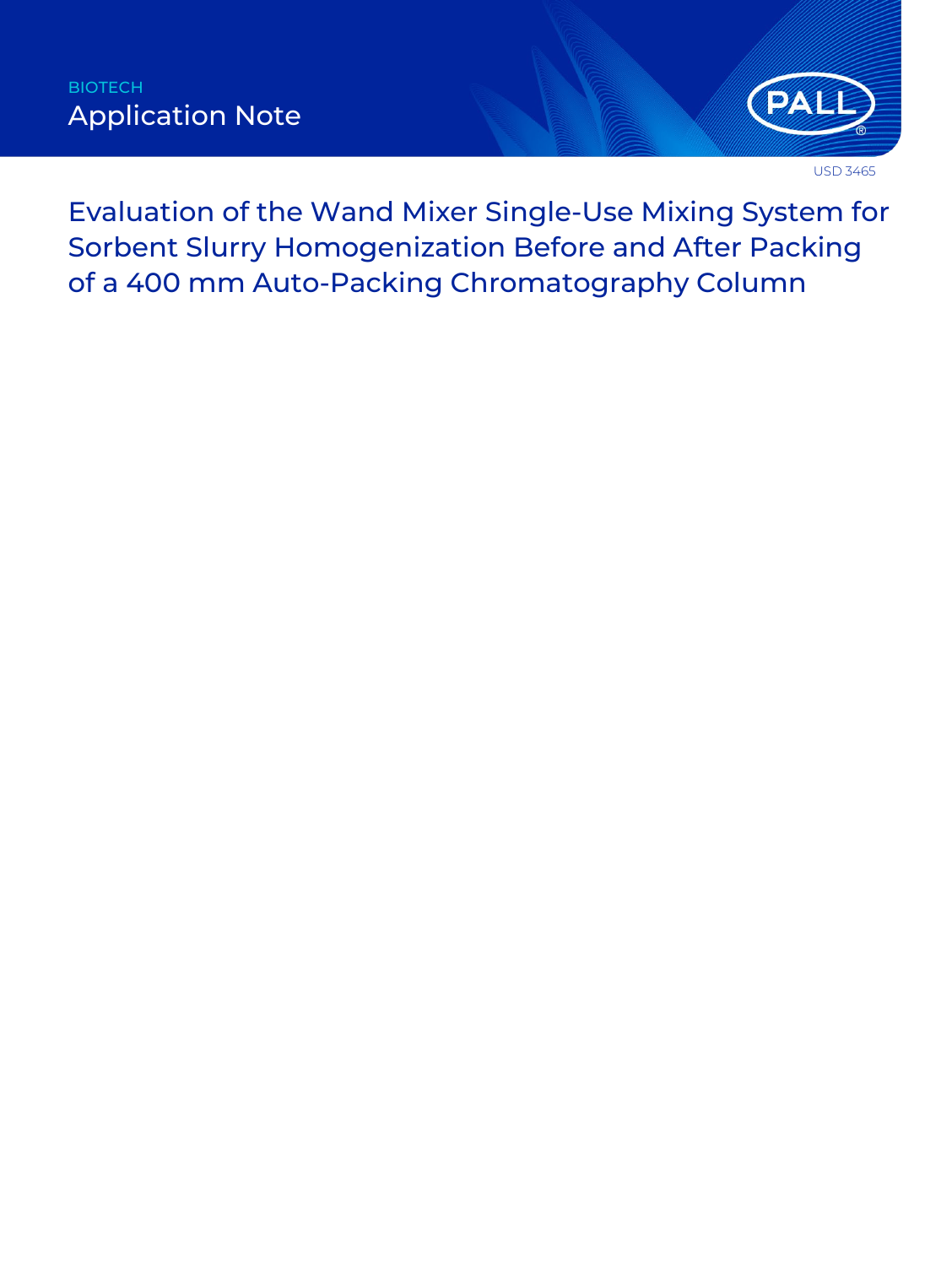# Contents

|   | フフー      |  |  |  |
|---|----------|--|--|--|
|   | Results. |  |  |  |
|   |          |  |  |  |
| 5 |          |  |  |  |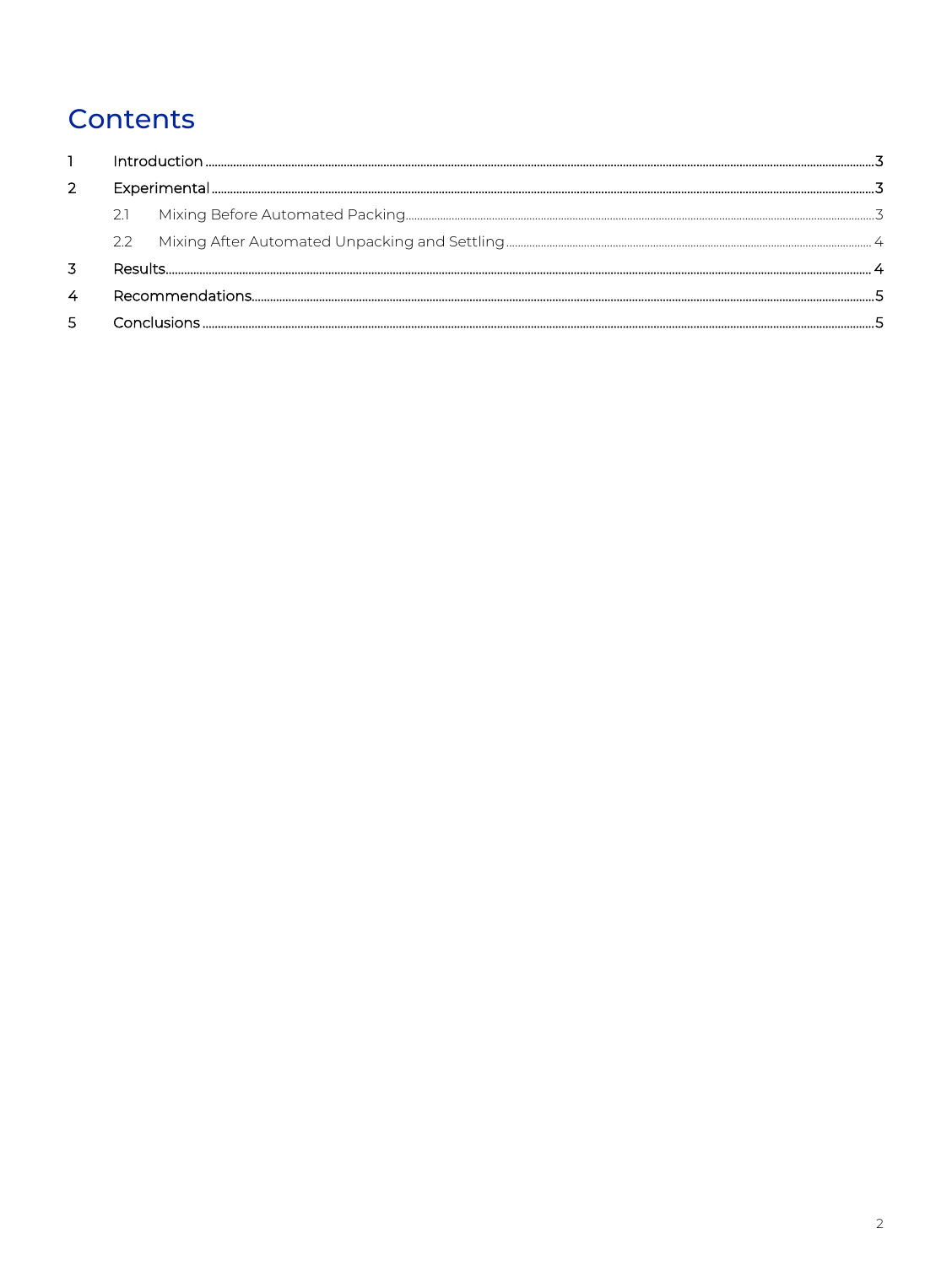## <span id="page-2-0"></span>1 Introduction

Conventional reusable mixers are commonly used to create a homogeneous sorbent slurry prior to packing of chromatography columns. As the popularity of single-use mixers has grown, so has interest in using them for such sorbent slurry mixing applications. In this study, a 50 L Wand Mixer single-use mixing system was evaluated for its ability to produce a homogeneous sorbent slurry.

#### **Figure 1**

*Wand Mixer system in floor-based model with various compatible mixing containers and bench-top model with various compatible mixing containers* 



# <span id="page-2-1"></span>2 Experimental

## <span id="page-2-2"></span>2.1 Mixing Before Automated Packing

Before use, the 50 L Wand Mixer wand was measured and photographed to establish baseline dimensions.

A 50 L Wand Mixer biocontainer was installed in a 50 L Wand Mixer round MDPE tank, inflated with air through a top inlet, then connected to a floor-based Wand Mixer drive unit. A T-piece with sampling port was then installed on the mixing biocontainer's bottom drain outlet tubing to allow representative samples to be taken.

The sorbent slurry used in this study consisted of the Cytiva<sup>•</sup> 64% Q Sepharose XL resin in water. The Wand Mixer drive head was lowered until the sweeper was 5 cm from the bottom of the biocontainer, then mixing was initiated at a speed of 100 rpm. Slurry was then transferred to the mixing biocontainer using a diaphragm pump and tubing routed through the biocontainer's powder port. After ~20 L of slurry had been transferred, the mixing speed was increased to 150 rpm, then pumping continued until ~40 L of slurry had been transferred – in total, this transfer took ~5 minutes. Mixing was continued at 150 rpm for 5 minutes after transfer was complete. Slurry was then sampled from the top (through the powder port) and bottom (at the T-piece) of the mixing biocontainer to confirm homogeneity.

With the powder port open to the atmosphere and the impeller continuing to run at 150 rpm, the slurry was transferred from the mixing biocontainer to a 400 mm automatically packing chromatogaphy column via a diaphragm pump. At the conclusion of the draw, the mixing wand was found to be no longer in contact with the slurry. Lastly, the slurry was sampled from the bottom (at the T-piece) of the mixing biocontainer to confirm homogeneity.

For all samples taken, 10 mL aliquots were centrifuged at 1000 G for 2 x 5 minutes then quantified by measurement of the solid bed height.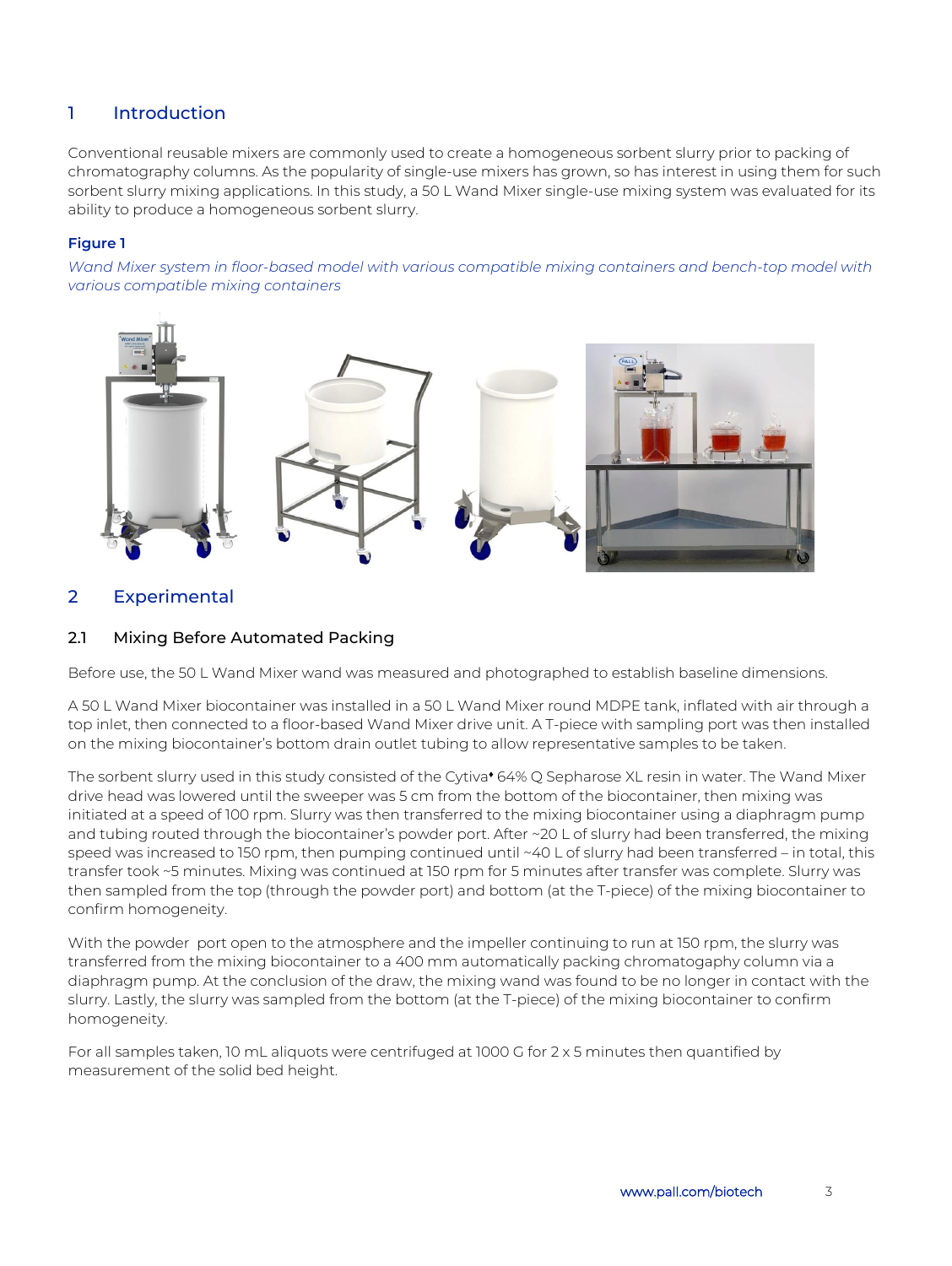## <span id="page-3-0"></span>2.2 Mixing After Automated Unpacking and Settling

Mixing in the Wand Mixer was resumed at 150 rpm. The slurry was resuspended inside the column through an introduction of air from the bottom of the column, then the column was drained back into the mixing biocontainer via a top inlet port. An automated rinse of the column with a further 7 L of water was performed to ensure all the sorbent had been returned to the Wand Mixer, resulting in a dilution of the sorbent to a concentration of ~58%.

Once transfer to the Wand Mixer was complete, mixing was stopped, and the sorbent was allowed to settle overnight (16-18 hours – deemed to be a worst-case scenario). Resuspension was then assessed by resuming mixing at incrementally increasing impeller speeds; 30 rpm for 1 minute, then 50 rpm for 1 minute, then 100 rpm for 1.5 minutes, and finally 150 rpm for 5 minutes. Slurry was then sampled from the top (through the powder port) and bottom (at the T-piece) of the mixing biocontainer to confirm homogeneity.

For all samples taken, 10 mL aliquots were centrifuged at 1000 G for 2 x 5 minutes then quantified by measurement of the solid bed height. After use, the 50 L Wand Mixer wand was measured and photographed to assess whether deformation had occurred.

## <span id="page-3-1"></span>3 Results

Pre-packing mixing efficiency results are given in Table 1. Figure 1 shows typical sample appearance in centrifuge tubes after centrifugation. Post-unpacking/post-settling mixing efficiency results are given in Table 2.

#### **Table 1**

*Slurry concentration before column packing and after 5 minutes mixing at 150 rpm* 

| Reference*                          |      | After 5 Minutes Mixing at 150 rpm |                                                                      | At the End of the Slurry Draw |
|-------------------------------------|------|-----------------------------------|----------------------------------------------------------------------|-------------------------------|
| Sampling Level                      |      |                                   | Samples from the Top Samples from the Bottom Samples from the Bottom |                               |
| Average Slurry<br>Concentration (%) | 64.1 | 65.3                              | 65.6                                                                 | 63.9                          |

\*The reference is based on collected data from the slurry after manual mixing

During pre-packing mixing, the sorbent slurry was found to be homogeneous after 10 minutes (5 minutes transfer followed by 5 minutes of post-transfer mixing at 150 rpm) and remained homogeneous until the end of the slurry draw, even though the wand was no longer in contact with the slurry.

#### **Figure 2**

*Samples from the top (left two tubes) and the bottom (right two tubes) of the mixing bag after 5 minutes mixing and 2 x 5 minutes centrifugation*

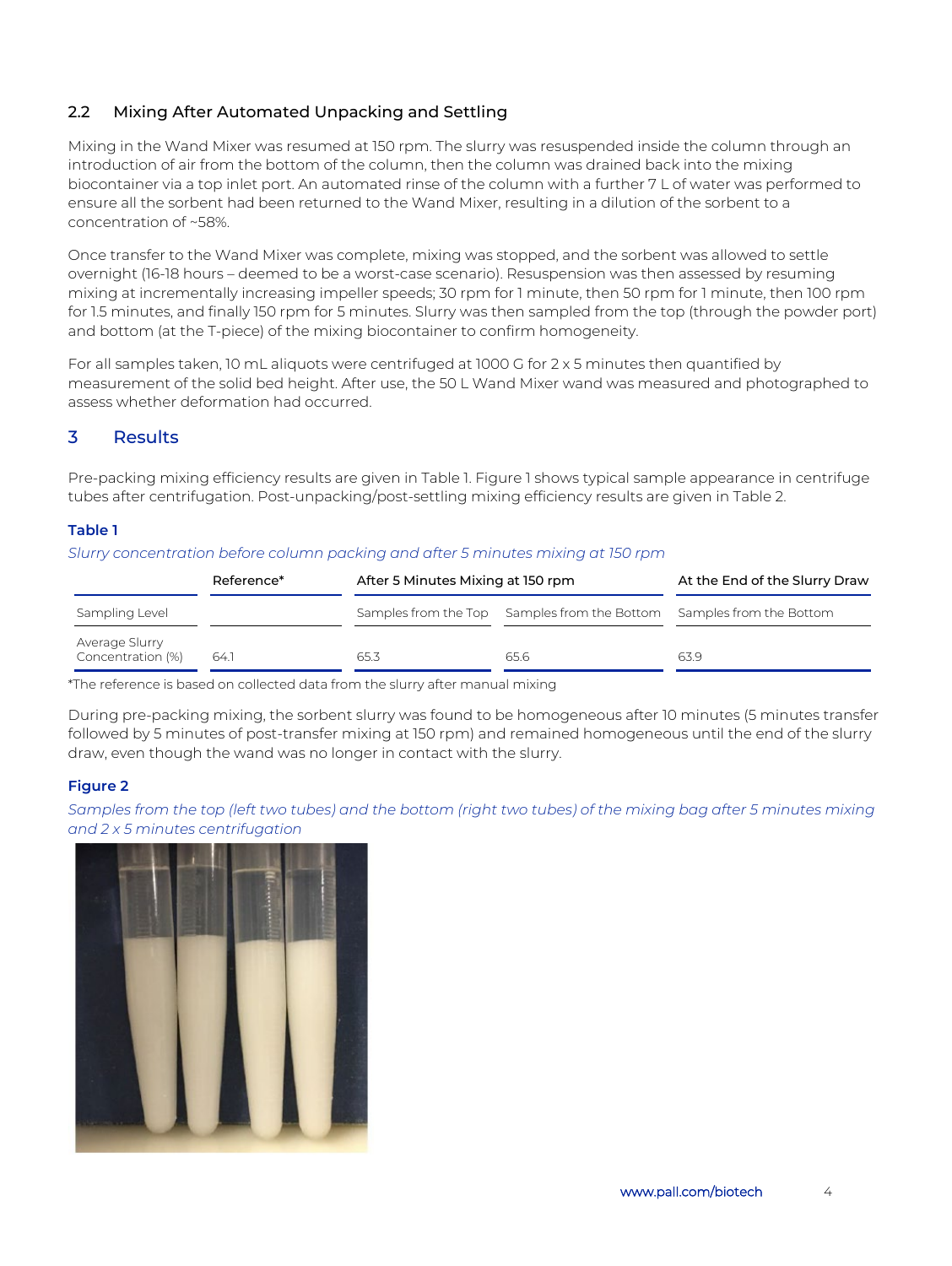#### **Table 2**

|                                        | Reference* | After 8.5 Minutes Mixing from 30 to 150 rpm |                                              |  |
|----------------------------------------|------------|---------------------------------------------|----------------------------------------------|--|
| Sampling Level                         |            |                                             | Samples from the Top Samples from the Bottom |  |
| Average Sorbent Concentration (%) 58.0 |            | 571                                         | 564                                          |  |

*Sorbent concentrations after one night settling and 8.5 minutes mixing from 30 to 150 rpm*

During post-unpacking/post-settling mixing, the sorbent slurry was found to be homogeneous after 8.5 minutes mixing in increments from 30 to 150 rpm. The shape and dimensions of the mixing wand were evaluated [\(Figure](#page-4-2)  [3\)](#page-4-2). No changes in dimensions or appearance were noted, confirming that the forces experienced during the mixing study did not over-stress the wand, even when mixing was initiated while its lower section was fully immersed in the sorbent bed.

### <span id="page-4-2"></span>**Figure 3**

#### *Mixing wand before and after study*



## <span id="page-4-0"></span>4 Recommendations

The tubing leading in and out of the biocontainer should be checked to ensure it is free of kinks before initiating the automated packing and unpacking sequences.

Not more than 0.4 bar static pressure should be applied to the bottom drain line during the slurry vessel air agitation before packing.

The mixing biocontainer should be properly vented to avoid over-pressurization during air agitation and column unpacking. The maximum operating pressure of a mixer biocontainer is 0.4 bar. We recommend using a Pall Inflation box for a controlled pressure environment of the biocontainer. More information can be obtained by contacting your local Pall contact person or at contact form at ww.pall.com

# <span id="page-4-1"></span>5 Conclusions

The 50 L Wand Mixer system is able to create a homogenous 64% Q Sepharose XL sorbent slurry in less than 10 minutes before column packing, and again after column unpacking with an overnight settling period.

The mixing procedure of incrementally increasing mixing speed from 30 to 150 rpm over 8.5 minutes provided safe and efficient mixing with no damage to the mixing wand. Pall recommends using this procedure to create a homogenous slurry with the Q Sepharose XL and similar sorbents.